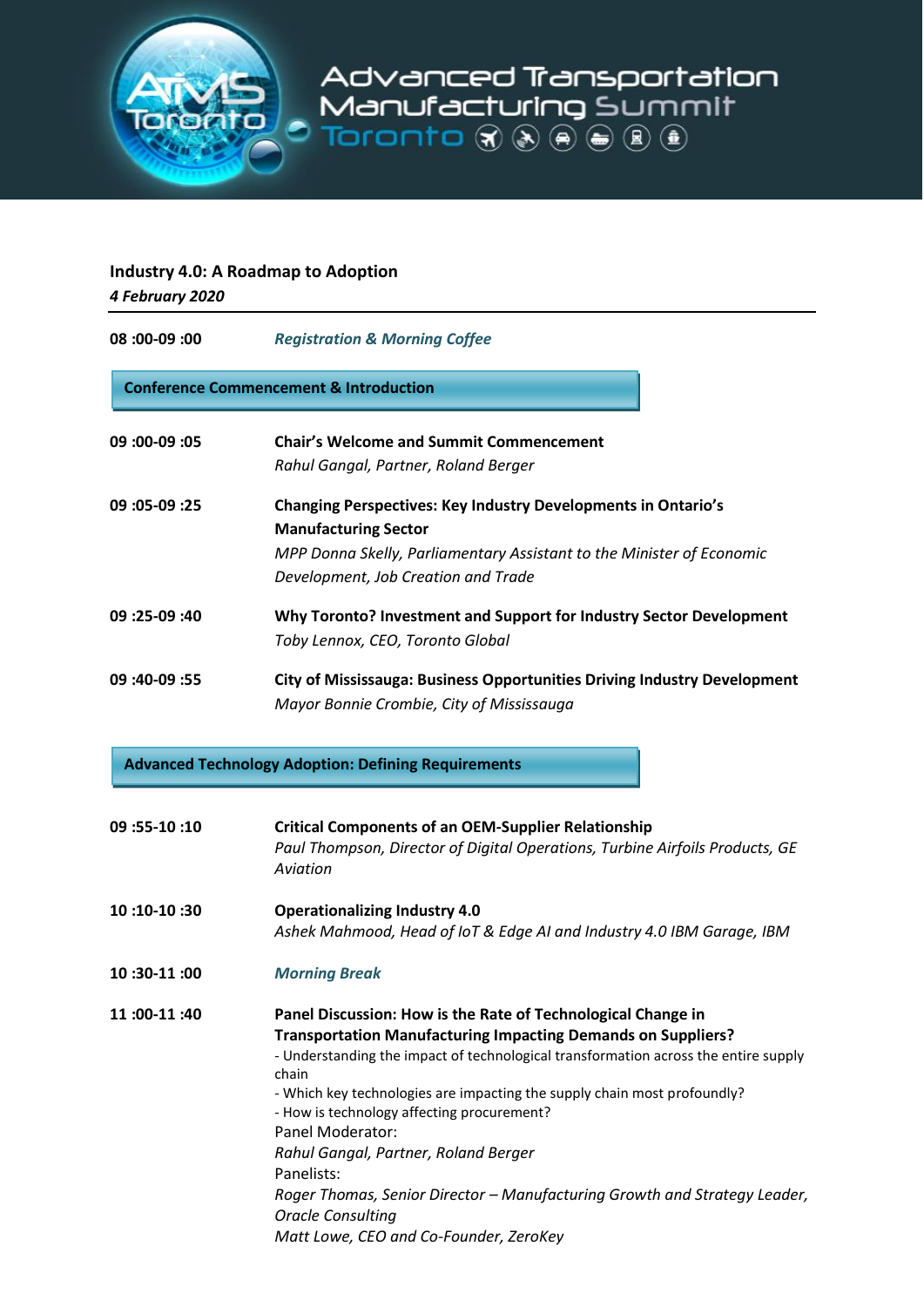

*Michael Gardiner, Manufacturing Industry Solution Executive, Microsoft Alex Tsoulis, Senior Manager - Product Definition, MHI Canada*

| 11 :40-12 :00 | The StartAéro 360° Program of Aéro Montréal<br>Keith Meredith, Aerospace and Aviation Consultant, Aeroinsight                             |
|---------------|-------------------------------------------------------------------------------------------------------------------------------------------|
| 12 :00-12 :20 | Workforce Development as a Strategic Growth Factor<br>Walter Garrison, Advanced Manufacturing Business Integrator, City of<br>Mississauga |
| 12 :20-12 :40 | Succeeding and Growing Together - Design / Build / Supply Chain /                                                                         |

- **Academia** *Alex Tsoulis, Senior Manager - Product Definition, MHI Canada*
- **12 :40-14 :00** *Lunch Break*

**Industry 4.0: Strategies, Methods and Guidelines for the Supply Chain**

| 14:00-14:20 | Navigating the Shift to Advanced Manufacturing<br>John Laughlin, CTO, NGen                                                                                                                                                                                                                                                                                                                                                                                                        |
|-------------|-----------------------------------------------------------------------------------------------------------------------------------------------------------------------------------------------------------------------------------------------------------------------------------------------------------------------------------------------------------------------------------------------------------------------------------------------------------------------------------|
| 14:20-15:00 | Panel Discussion: Beyond the Hype: How are Enterprises Successfully<br><b>Transitioning to Digitization of their Processes?</b><br>- Best practice sharing from companies at various stages of digitalization/ Industry<br>4.0 adoption<br>- Which technologies will be the real game-changer in the automotive supply chain?<br>- Utilizing Big Data and analytics to competitive advantage<br>- How can companies leverage IoT technologies to increase efficiencies and reduce |
|             | costs?<br>Panel moderator:<br>Tae Oh, Senior Manager, Industry X.0, Accenture Digital<br>Panelists:                                                                                                                                                                                                                                                                                                                                                                               |
|             | Karima-Catherine Goundiam, CEO, Red Dot Digital<br>Michael Gardiner, Manufacturing Industry Solution Executive, Microsoft<br>Peter Adams, President & CEO, Burloak Technologies                                                                                                                                                                                                                                                                                                   |
|             | Shalabh Bakshi, Director, Digital Enterprise - Digital Industries, Siemens<br>Canada<br>Ashek Mahmood, Head of IoT & Edge AI and Industry 4.0 IBM Garage, IBM                                                                                                                                                                                                                                                                                                                     |
| 15:00-15:20 | The Crucial Role of LiDAR Technology in Present and Future Advanced<br><b>Transportation</b><br>Alex Ouellet-Belanger, Director System Architecture, LeddarTech                                                                                                                                                                                                                                                                                                                   |
| 15:20-15:40 | <b>Afternoon Break</b>                                                                                                                                                                                                                                                                                                                                                                                                                                                            |